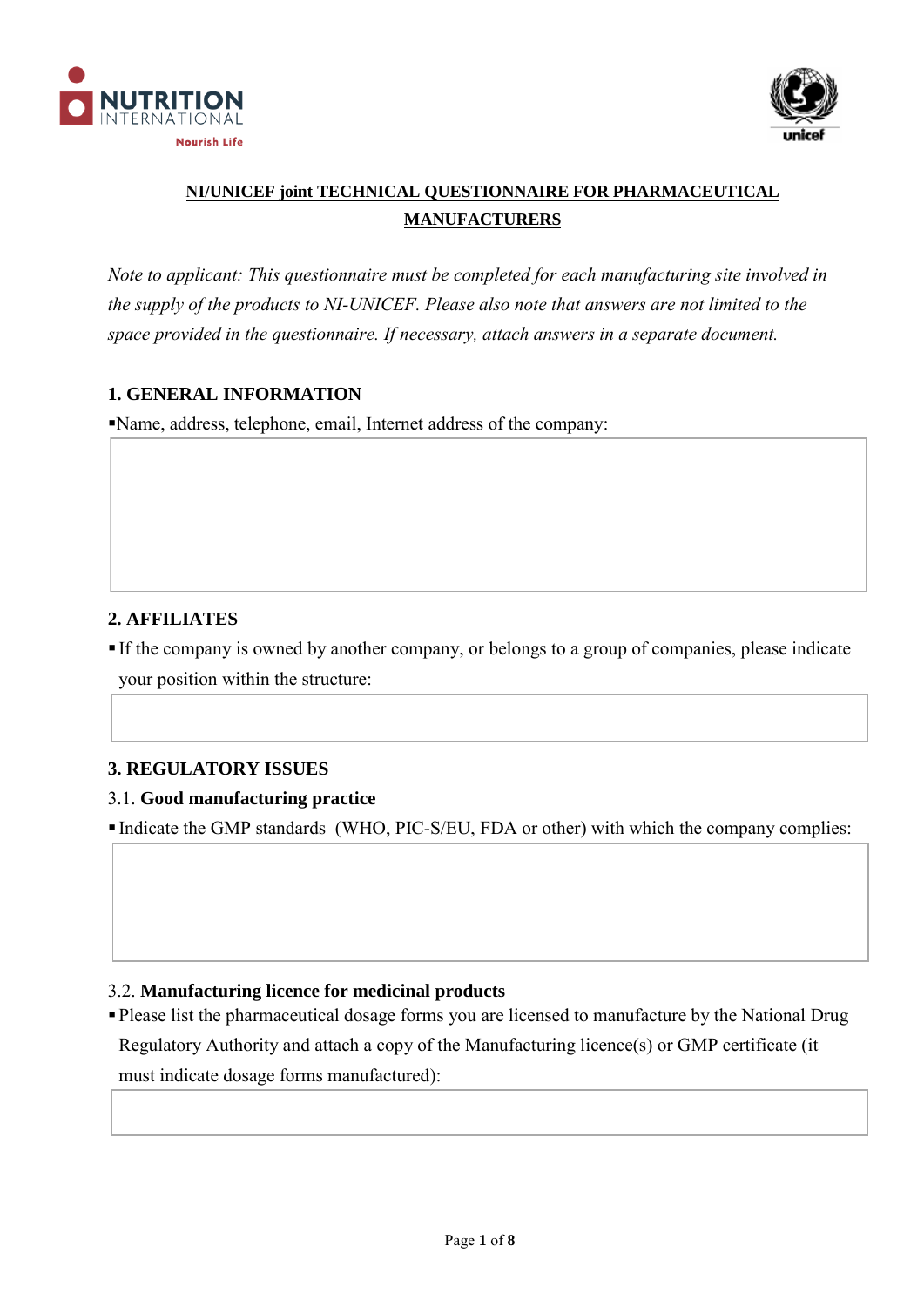



## 3.3. **Inspection**

- Date of last inspection by the National Drug Regulatory Authority:
- Please attach a copy of the last inspection report by the National Drug Regulatory Authority if it can be made available for review by NI/UNICEF on a confidential basis.
- Names of all other Regulatory Authorities and International Organisations who have inspected the company. Please also state the outcome of the inspection:
- Please attach a copy of the last inspection report from other Regulatory Authorities or International Organisation if it can be made available for review by NI/UNICEF on a confidential basis. Comments (if any):

## **4. MANUFACTURING**

## 4.1. **Manufacturing site**

Please state all addresses at which manufacturing of pharmaceutical products takes place, and indicate which year the factory was built (complete one questionnaire for each site):

## 4.2. **Personnel**

Please indicate the name and the education of the following key staff:

- Managing director: - Production Manager: - Quality Assurance Manager: - Number of personnel in total: - Number of personnel in production: - Number of personnel in quality control: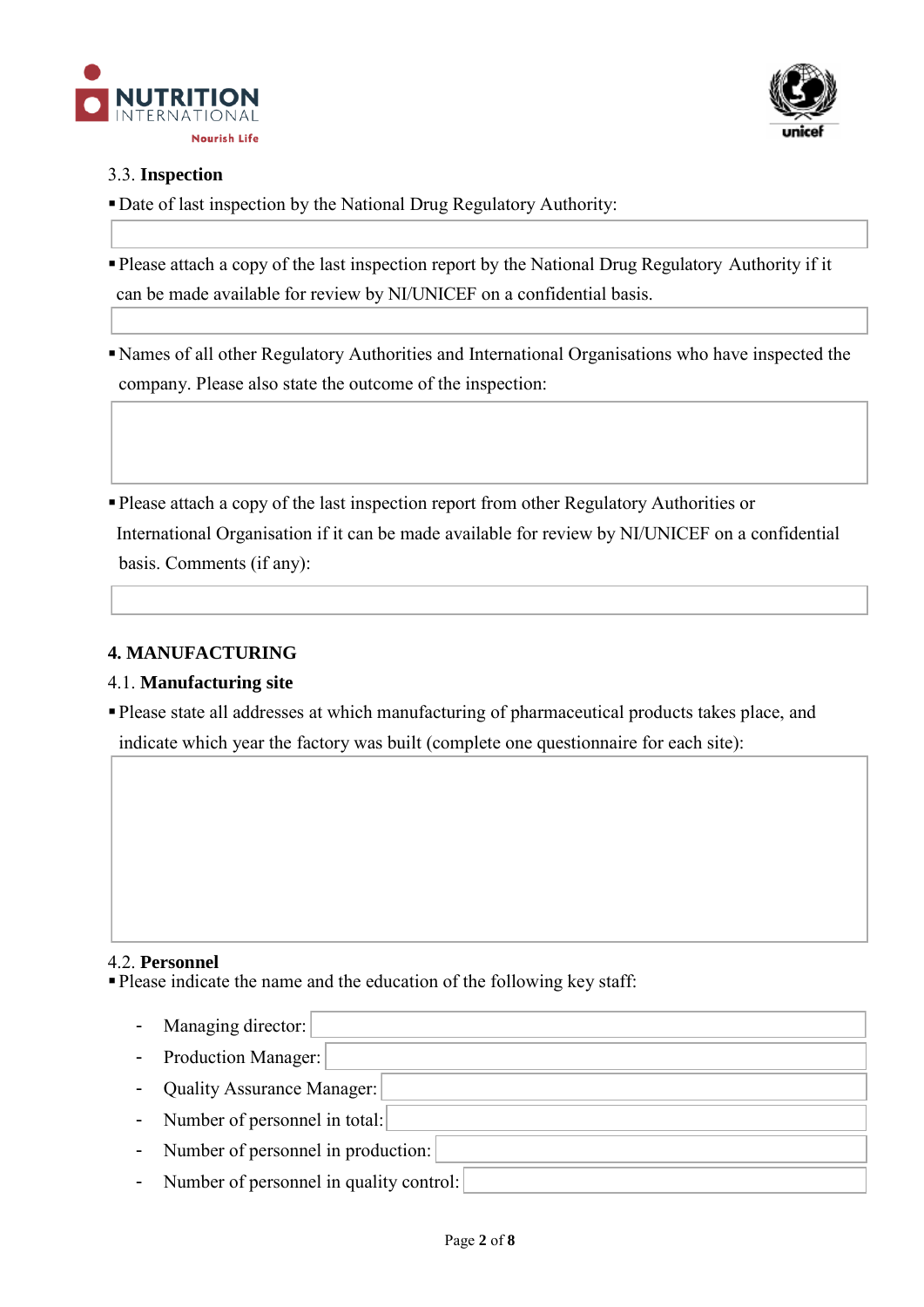



#### 4.3. **Ventilation system**

Please indicate whether the manufacturing areas are equipped with controlled ventilation systems:

|--|--|

| Yes | No |
|-----|----|
|     |    |

# 4.4. **Quality Control**

• Chemical laboratory in-house contracted out ■Biological laboratory in-house contracted out • Microbiological laboratory in-house contracted out

# 4.5. **Contract manufacture**

Please indicate if you undertake contract manufacture for other companies:

 $\blacksquare$  Yes  $\blacksquare$  No

|  | • Do you subcontract to other companies? |
|--|------------------------------------------|

| Yes | $\mathbf{E}^{\text{No}}$ |
|-----|--------------------------|
|     |                          |

*If yes, please list products and/or services and be reminded this questionnaire must be completed* 

*for each manufacturing site involved in supply of products to NI/UNICEF*.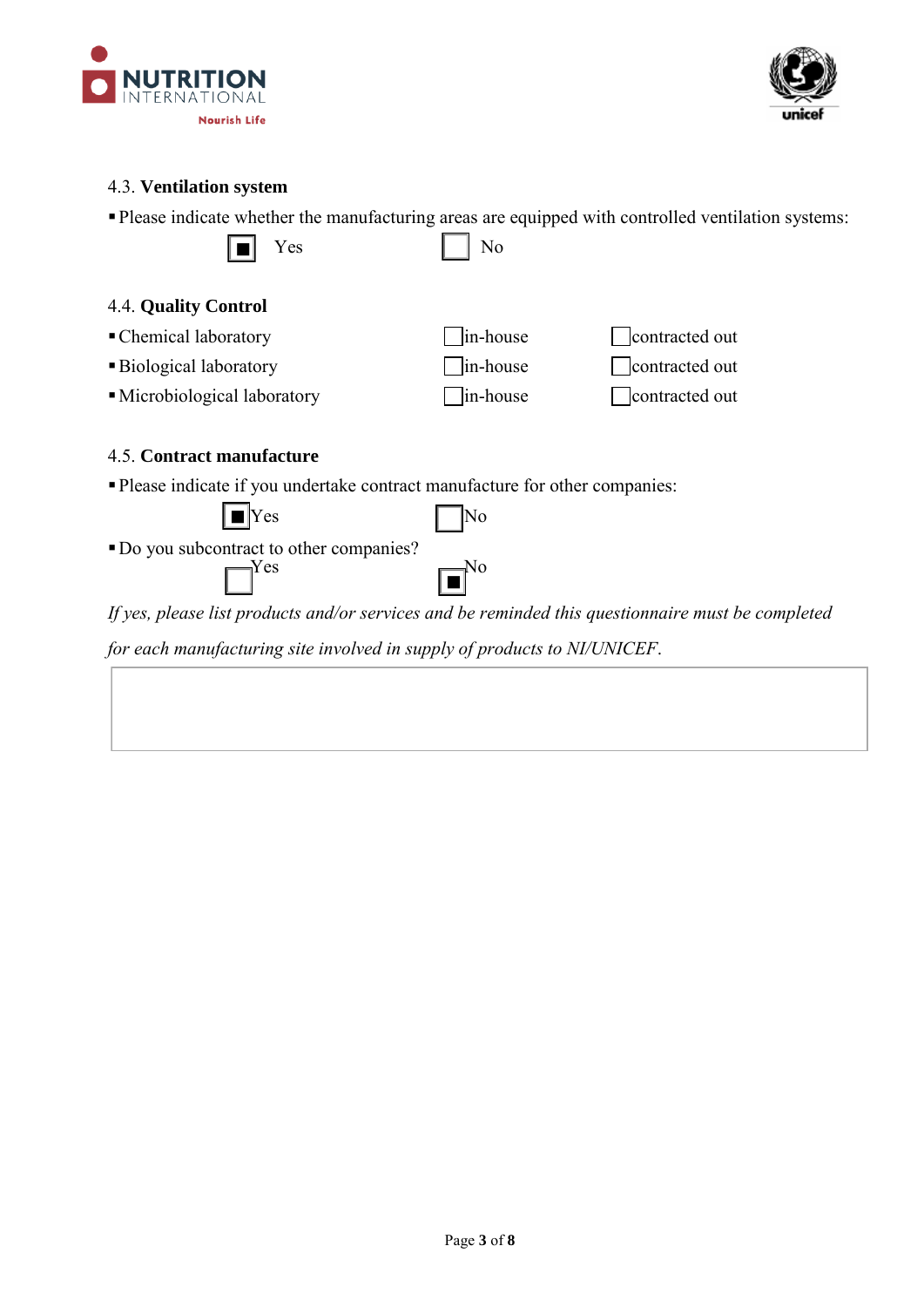



# 4.6. **Sterile products:**

Do you manufacture sterile products?

| $\overline{\text{I} \text{Yes}}$<br>$\overline{\phantom{a}}$ | No |
|--------------------------------------------------------------|----|
|--------------------------------------------------------------|----|

Which Method of sterilisation is used:

|                  |                 | Is aseptic manufacturing processes simulated with media fills twice a year for product time and |
|------------------|-----------------|-------------------------------------------------------------------------------------------------|
| size? $\Box$ Yes | $\Box^{\rm No}$ |                                                                                                 |

#### 4.7**. Beta-lactames**

Do you manufacture penicillins or other beta-lactam products?

| $ $ $ $ Yes | $\vert \blacksquare \vert$ No                                  |
|-------------|----------------------------------------------------------------|
|             | If yes, does this production take place in separate buildings? |

 $Yes$   $| \blacksquare$  No

#### 4.8. **Recalls**

 $\blacksquare$  Do you have a recall procedure?  $\blacksquare$  Yes  $\blacksquare$  No

| ۰ |  |  |
|---|--|--|
|   |  |  |

Please indicate significant product complaints and any recalls the last three years: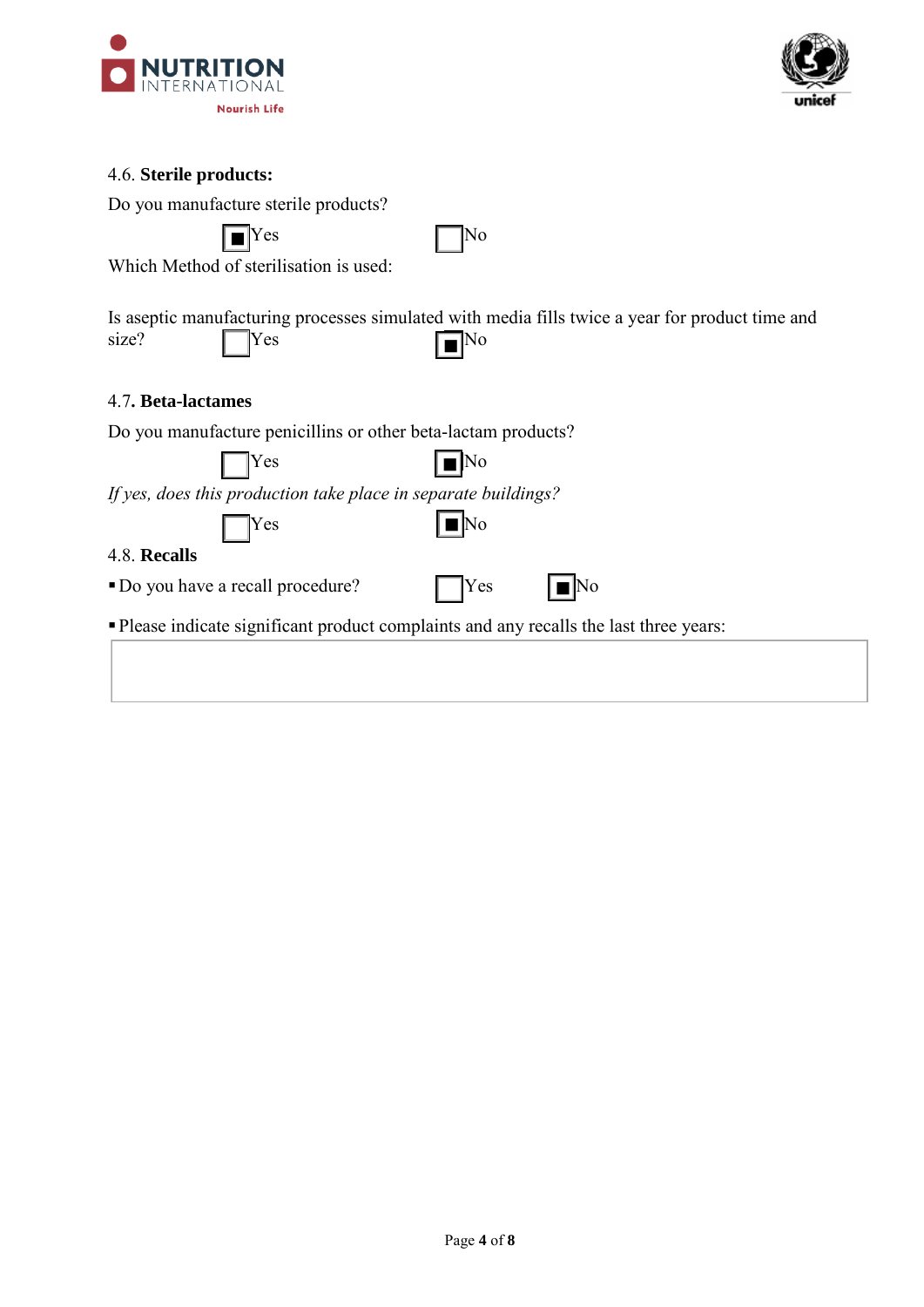



# 4.9. **Production capacity**

| Product                                   | No of units per year | Last years' production - units |
|-------------------------------------------|----------------------|--------------------------------|
| Tablets                                   |                      |                                |
| Capsules                                  |                      |                                |
| Ampoules                                  |                      |                                |
| Vials, liquids                            |                      |                                |
| Vials, dry powder                         |                      |                                |
| Vials, lyophilized                        |                      |                                |
| Ointments                                 |                      |                                |
| Liquids                                   |                      |                                |
| Powder for oral suspensions               |                      |                                |
| Suppositories                             |                      |                                |
| Penicillin, tablets/capsules              |                      |                                |
| Penicillin, powder for oral<br>suspension |                      |                                |
| Penicillin, powder for<br>injection       |                      |                                |
| Other, specify                            |                      |                                |
| Other, specify                            |                      |                                |

Is production capacity figures based on one or more shifts? (Tick in appropriate box)

| $\Box$ Other, (please specify): |  |  |
|---------------------------------|--|--|
|                                 |  |  |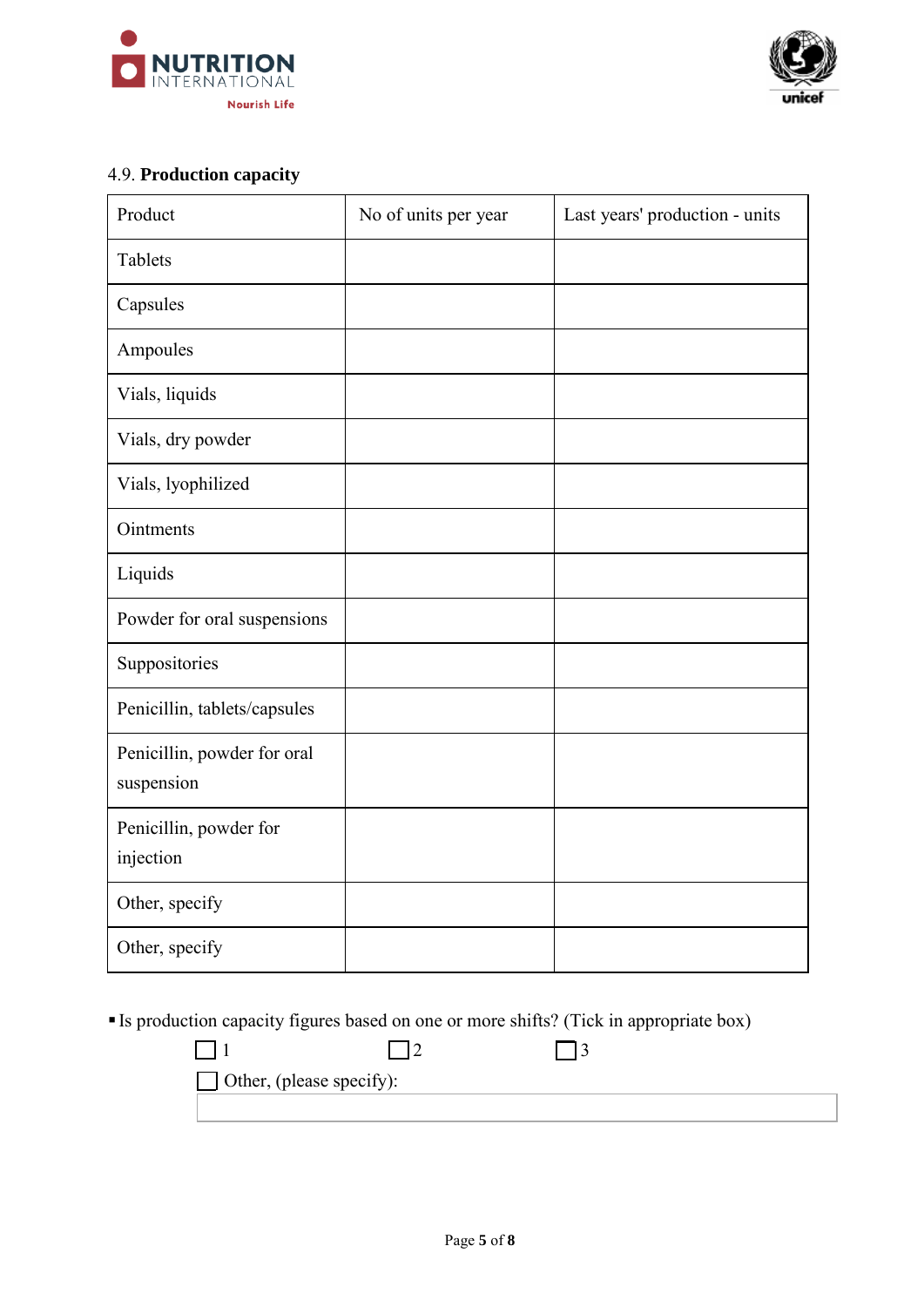



# **5. PRODUCTS**

#### 5.1 **Product licences**

Please enclose a list of all products manufactured by your company and authorised for sale on the domestic market (country of origin). Comments (if any):

For each licensed product, please categorise as follows:

- $\Box$  The product is marketed on the domestic market.
- $\Box$  The product is licensed but not marketed on the domestic market.

 $\Box$  The licence is for export only

Kindly also list licences for each product held in other countries:

Please indicate how much in percentage your export is of the total production:

Please also list the name of any contract manufacturer, when a product not is fully manufactured by your company.

If possible, please attach an indicative price list. Comments (if any):

#### 5.2. **Documentation**

The following product documentation must upon request be available for all products offered to NI/UNICEF:

- Product composition master formula
- Batch manufacturing record
- Starting materials specification
- Finished product specification
- Validation report
- Stability report
- Packaging and labelling specifications
- Annual Product Review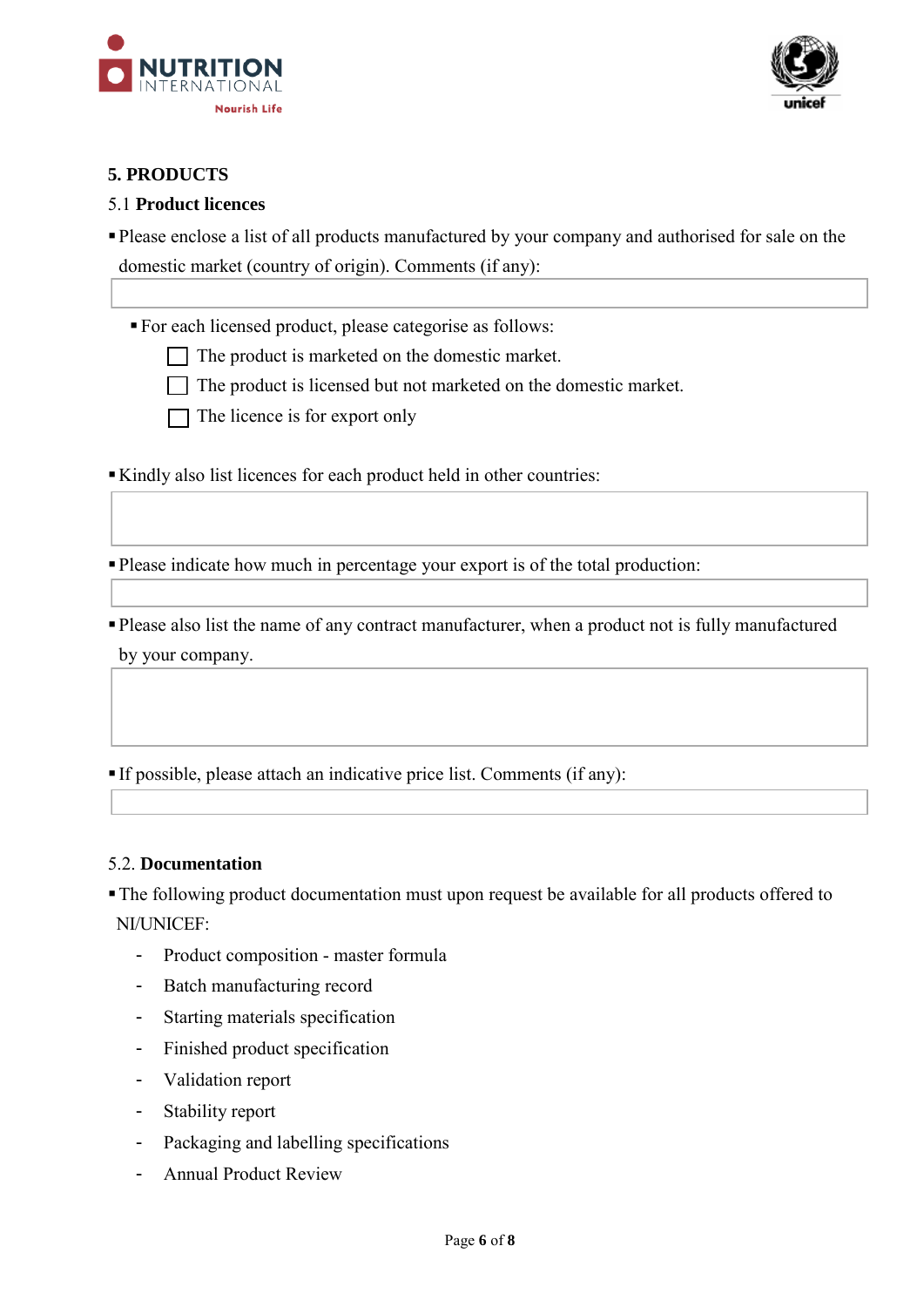



Please indicate if this documentation is NOT available for any of the products on the list

| requested in point $5.1 <$                                                                                  |            |                           |  |
|-------------------------------------------------------------------------------------------------------------|------------|---------------------------|--|
|                                                                                                             |            |                           |  |
| 5.3. Samples                                                                                                |            |                           |  |
| • Are you willing to provide samples of finished products and batch documentation (on a confidential basis) |            |                           |  |
| if requested?                                                                                               | $\Box$ Yes | $\boxed{\blacksquare}$ No |  |

## 5.4. **Starting materials**:

 Indicate approved starting material sources for the company's major products and indicate if approved DMFs or Certificates of suitability of the Monograph of the European Pharmacopoeia are available:

How is it ensured that Active Pharmaceutical Ingredients (APIs) are manufactured in accordance with GMP?

## **6. GMP INSPECTION**

|                                                                                                               |              | • Can NI/UNICEF or any other representative designated by NI/UNICEF perform an inspection of |  |
|---------------------------------------------------------------------------------------------------------------|--------------|----------------------------------------------------------------------------------------------|--|
| the Manufacturing site?                                                                                       | $\gamma$     | ⊺No                                                                                          |  |
| • Can the National Drug Regulatory Authority participate as observers in the audit?                           | $\gamma$ res | $\boxed{\blacksquare}$ No                                                                    |  |
| • Please attach a Site Master File (PIC-S format). If not attached please indicate why it is not<br>attached: |              |                                                                                              |  |